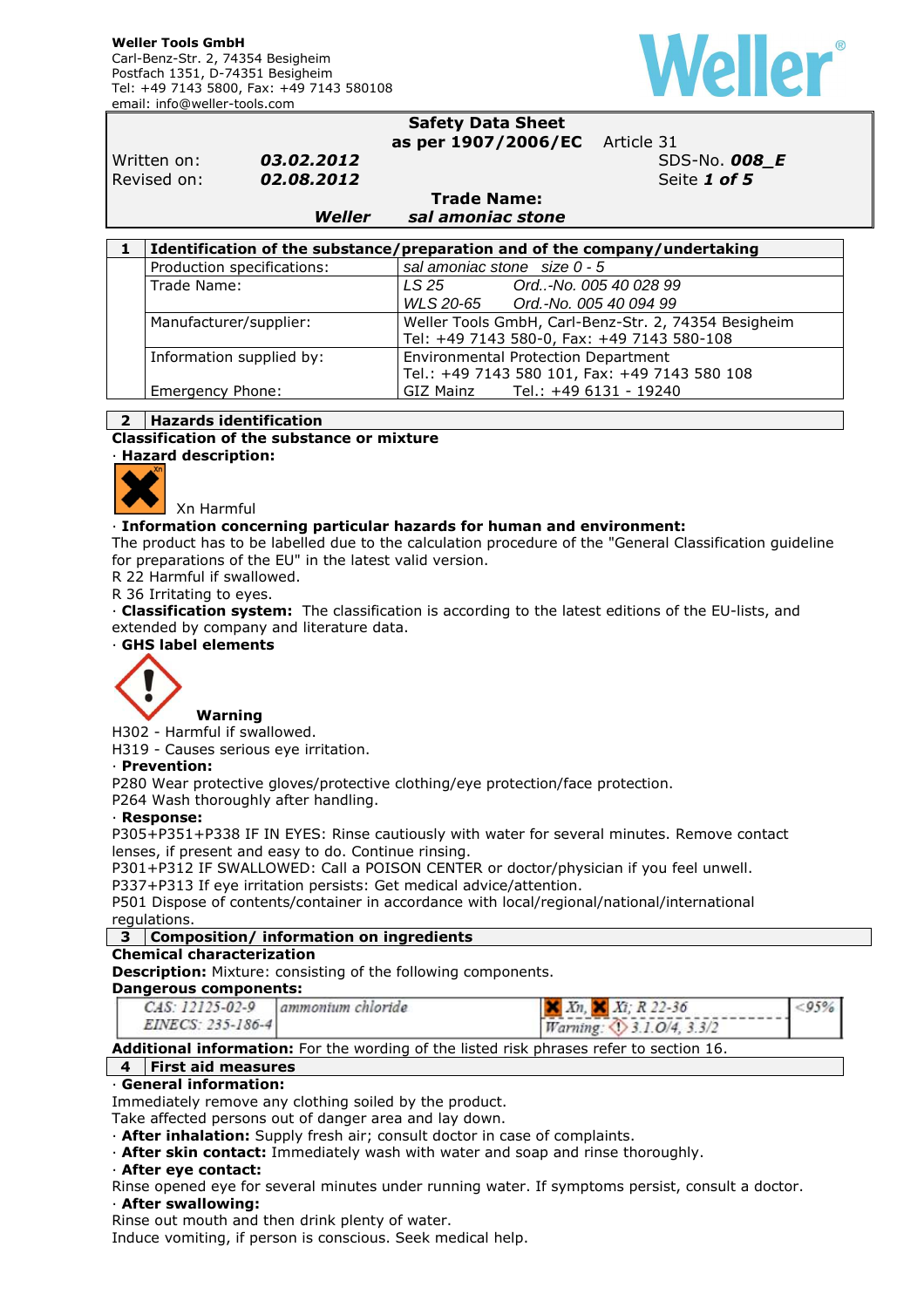

#### **Safety Data Sheet as per 1907/2006/EC** Article 31

Written on: **03.02.2012 SDS-No. 008\_E Revised on: 02.08.2012 Seite 2 of 5** 

# **Trade Name:**

*Weller sal amoniac stone* 

# **5 Fire-fighting measures**

**Suitable extinguishing agents:** 

CO2, powder or water spray. Fight larger fires with water spray or alcohol resistant foam.

· **For safety reasons unsuitable extinguishing agents:** Water with full jet

· **Protective equipment:** Mouth respiratory protective device.

#### **6 Accidental release measures**

# · **Person-related safety precautions:**

Ensure adequate ventilation

- Use respiratory protective device against the effects of fumes/dust/aerosol.
- · **Measures for environmental protection:** Do not allow to enter sewers/ surface or ground water.
- · **Measures for cleaning/collecting:** Dispose contaminated material as waste according to item 13.

#### **7 Handling and storage**

· **Handling:** 

#### · **Information for safe handling:**

Keep away from heat and direct sunlight.

Ensure good ventilation/exhaustion at the workplace.

- · **Information about fire and explosion protection:** Keep respiratory protective device available. · **Storage:**
- · **Requirements to be met by storerooms and receptacles:** Store in a cool location.
- · **Information about storage in one common storage facility:** Store away from foodstuffs.

**Further information about storage conditions:** Store in cool, dry conditions in well sealed receptacles.

**8 Exposure controls/personal protection** 

**Additional information about design of technical facilities:** No further data; see item 7.

#### **Ingredients with limit values that require monitoring at the workplace:**

#### **12125-02-9 ammonium chloride**

WEL Short-term value: 20 mg/m<sup>3</sup> Long-term value: 10 mg/m<sup>3</sup>

**Additional information:** The lists valid during the making were used as basis.

#### · **Personal protective equipment:**

#### · **General protective and hygienic measures:**

Keep away from foodstuffs, beverages and feed.

Immediately remove all soiled and contaminated clothing

Wash hands before breaks and at the end of work.

Avoid contact with the eyes and skin.

#### · **Respiratory protection:**

Use suitable respiratory protective device in case of insufficient ventilation. Filter B Filter P2

# · **Protection of hands:**



Protective gloves

Selection of the glove material on consideration of the penetration times, rates of diffusion and the degradation

### · **Material of gloves**

Nitrile rubber, NBR

Recommended thickness of the material:  $\geq 0.4$  mm

The selection of the suitable gloves does not only depend on the material, but also on further marks of quality and varies from manufacturer to manufacturer. As the product is a preparation of several substances, the resistance of the glove material can not be calculated in advance and has therefore to be checked prior to the application.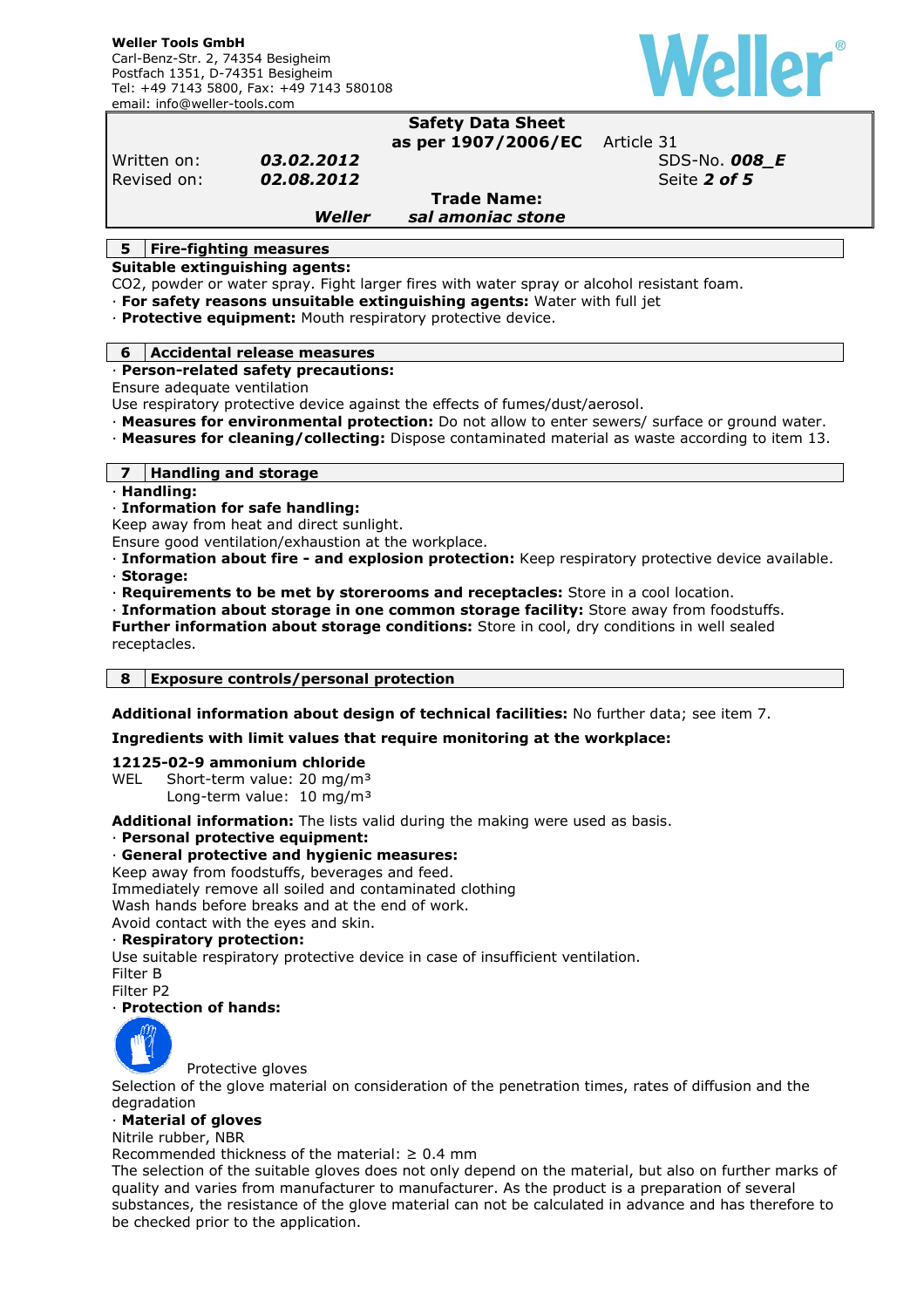

|                                                                                                                                                                                                       |            | <b>Safety Data Sheet</b><br>as per 1907/2006/EC                                                 | Article 31                                                                                                                                                                                               |
|-------------------------------------------------------------------------------------------------------------------------------------------------------------------------------------------------------|------------|-------------------------------------------------------------------------------------------------|----------------------------------------------------------------------------------------------------------------------------------------------------------------------------------------------------------|
| Written on:                                                                                                                                                                                           | 03.02.2012 |                                                                                                 | SDS-No. 008 E                                                                                                                                                                                            |
| Revised on:                                                                                                                                                                                           | 02.08.2012 |                                                                                                 | Seite 3 of 5                                                                                                                                                                                             |
|                                                                                                                                                                                                       |            | <b>Trade Name:</b>                                                                              |                                                                                                                                                                                                          |
|                                                                                                                                                                                                       | Weller     | sal amoniac stone                                                                               |                                                                                                                                                                                                          |
| · Penetration time of glove material<br>Value for the permeation: Level $\geq 6$<br>gloves and has to be observed.<br>· Eye protection: Safety glasses<br>· Body protection: Protective work clothing |            | The determined penetration times according to EN 374 part III are not performed under practical | conditions. Therefore a maximum wearing time, which corresponds to 50% of the penetration time, is<br>recommended. The exact break trough time has to be found out by the manufacturer of the protective |

| 9                                                                       | <b>Physical and chemical properties:</b>      |  |  |  |  |
|-------------------------------------------------------------------------|-----------------------------------------------|--|--|--|--|
| <b>General Information</b>                                              |                                               |  |  |  |  |
| Form:                                                                   | Solid                                         |  |  |  |  |
| Colour:                                                                 | Whitish                                       |  |  |  |  |
| Odour:                                                                  | Odourless                                     |  |  |  |  |
| Change in condition                                                     |                                               |  |  |  |  |
| <b>Melting point/Melting range:</b>                                     | $340^{\circ}$ C                               |  |  |  |  |
| <b>Boiling point/Boiling range:</b>                                     | Undetermined                                  |  |  |  |  |
| Flash point:                                                            | Not applicable                                |  |  |  |  |
| <b>Ignition temperature:</b>                                            | Not determined                                |  |  |  |  |
| Self-igniting:                                                          | Product is not selfigniting.                  |  |  |  |  |
| <b>Danger of explosion:</b>                                             | Product does not present an explosion hazard. |  |  |  |  |
| <b>Explosion limits:</b>                                                |                                               |  |  |  |  |
| Lower:                                                                  | Not determined                                |  |  |  |  |
| Upper:                                                                  | Not determined                                |  |  |  |  |
| Vapour Pressure (20°C)                                                  | $<$ 1.3 hPa                                   |  |  |  |  |
| Density at 20°C:                                                        | Not determined                                |  |  |  |  |
| Bulk density at 20°C:                                                   | 500 Kg/m <sup>3</sup>                         |  |  |  |  |
| Solubility in / Miscibility with water: 376 g/l                         |                                               |  |  |  |  |
| <b>Solvent content:</b><br><b>Organic solvents:</b>                     | 0.0%                                          |  |  |  |  |
| pH-value (100 g/l) at 20°C:                                             | 5                                             |  |  |  |  |
|                                                                         |                                               |  |  |  |  |
| <b>Stability and reactivity</b><br>10                                   |                                               |  |  |  |  |
| · Thermal decomposition / conditions to be avoided:                     |                                               |  |  |  |  |
| No decomposition if used and stored according to specifications.        |                                               |  |  |  |  |
| · Materials to be avoided:                                              |                                               |  |  |  |  |
| · Dangerous reactions                                                   |                                               |  |  |  |  |
| Reacts with strong acids and alkali.                                    |                                               |  |  |  |  |
| Reacts with oxidizing agents.                                           |                                               |  |  |  |  |
| · Dangerous decomposition products:                                     |                                               |  |  |  |  |
| Ammonia                                                                 |                                               |  |  |  |  |
| Hydrogen chloride (HCl)                                                 |                                               |  |  |  |  |
| 11   Toxicological information                                          |                                               |  |  |  |  |
| <b>Information on toxicological effects</b>                             |                                               |  |  |  |  |
| <b>Acute toxicity:</b><br>· LD/LC50 values relevant for classification: |                                               |  |  |  |  |
| 12125-02-9 ammonium chloride                                            |                                               |  |  |  |  |
| Oral LD50 1650 mg/kg (rat)                                              |                                               |  |  |  |  |
|                                                                         |                                               |  |  |  |  |
| <b>Primary irritant effect:</b><br>on the eye: Irritating effect.       |                                               |  |  |  |  |

· **Sensitization:** No sensitizing effects known.

# · **Additional toxicological information:**

The product shows the following dangers according to the calculation method of the General EU Classification Guidelines for Preparations as issued in the latest version:

Harmful

Irritant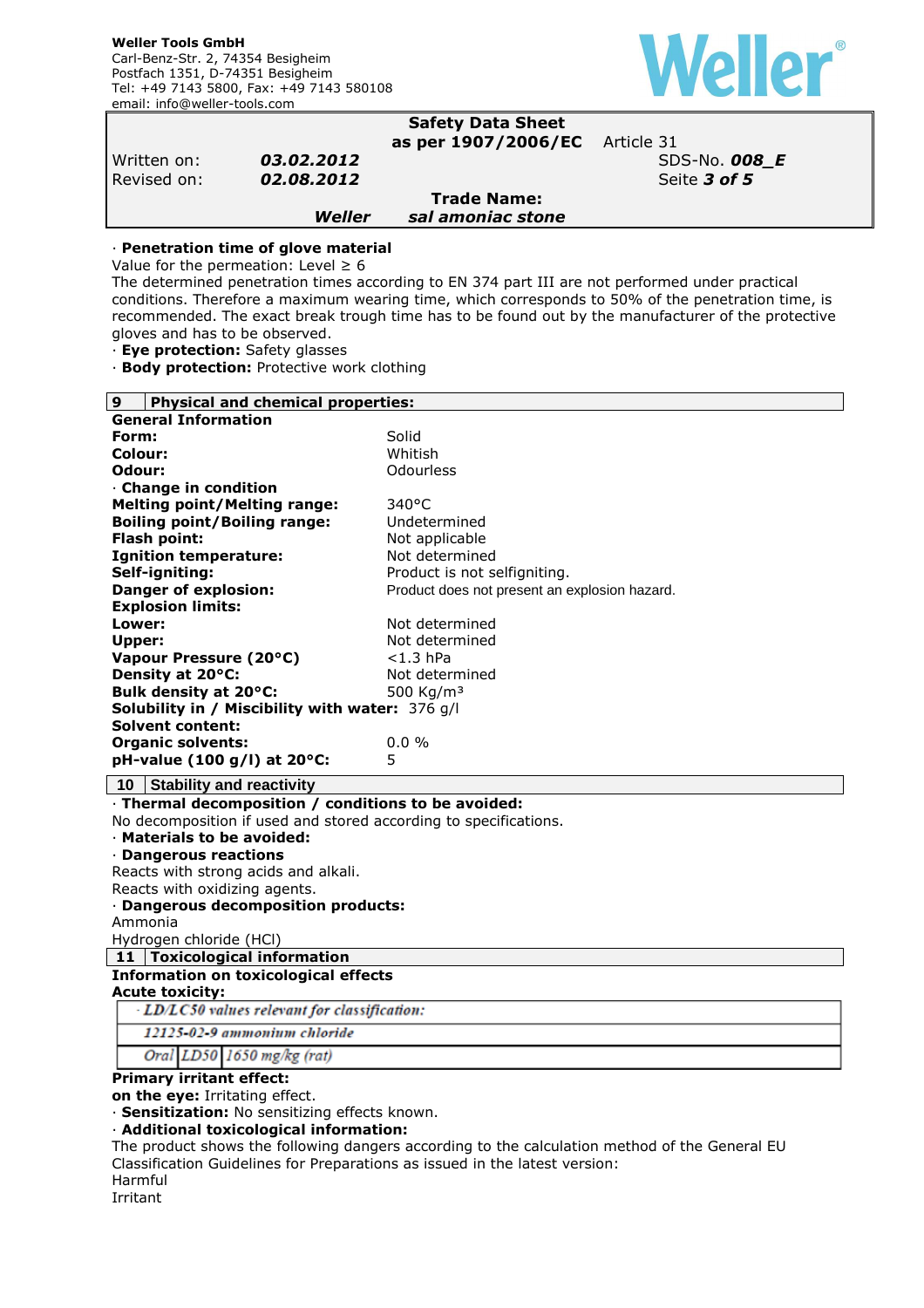

#### **Safety Data Sheet as per 1907/2006/EC** Article 31 Written on: **03.02.2012 SDS-No. 008\_E** Revised on: **02.08.2012 Seite 4 of 5 Seite 4 of 5 Trade Name:**  *Weller sal amoniac stone*  **12 Ecological information**  · **Ecotoxical effects:**  · **Remark:**  Harmful to water fleas Harmful to algae · **Additional ecological information:**  · **General notes:**  Water hazard class 1 (German Regulation) (Self-assessment): slightly hazardous for water. Do not allow undiluted product or large quantities of it to reach ground water, water course or sewage system. **13 Disposal considerations Waste treatment methods: Recommendation**  Must not be disposed together with household garbage. Do not allow product to reach sewage system. **European waste catalogue**  11 01 98\* other wastes containing dangerous substances **Uncleaned packaging: Recommendation:** Disposal must be made according to official regulations. **14 Transport information**  - **ADR/RID class:** - - **Danger code (Kemler):** - - **UN-Number:** - - **Packaging group:** - - **Hazard label:** - - **Special marking:** - - **UN proper shipping name:** - - **Limited Quantity (LQ)** - - **Maritime transport IMDG:** - **IMDG Class:** - - **UN-Number:** - - **Label** - - **Packaging group:** - - **EMS-Number:** - - **Marine pollutant:** No - **Segregation groups** - - **Proper shipping name:** - - **Air transport ICAO-TI und IATA-DGR:**  - **ICAO/IATA-Class:** - - **UN/ID Number:** - - **Label** - - **Special marking:** - - **Packaging group:** - - **Proper shipping name:** -

#### **15 Regulatory information**

#### · **Labelling according to EU guidelines:**

The product has been classified and marked in accordance with EU Directives / Ordinance on Hazardous Materials.

· **Code letter and hazard designation of product:** 

Xn Harmful

· **Hazard-determining components of labelling:** 

ammonium chloride

#### · **Risk phrases:**

22 Harmful if swallowed.

36 Irritating to eyes.